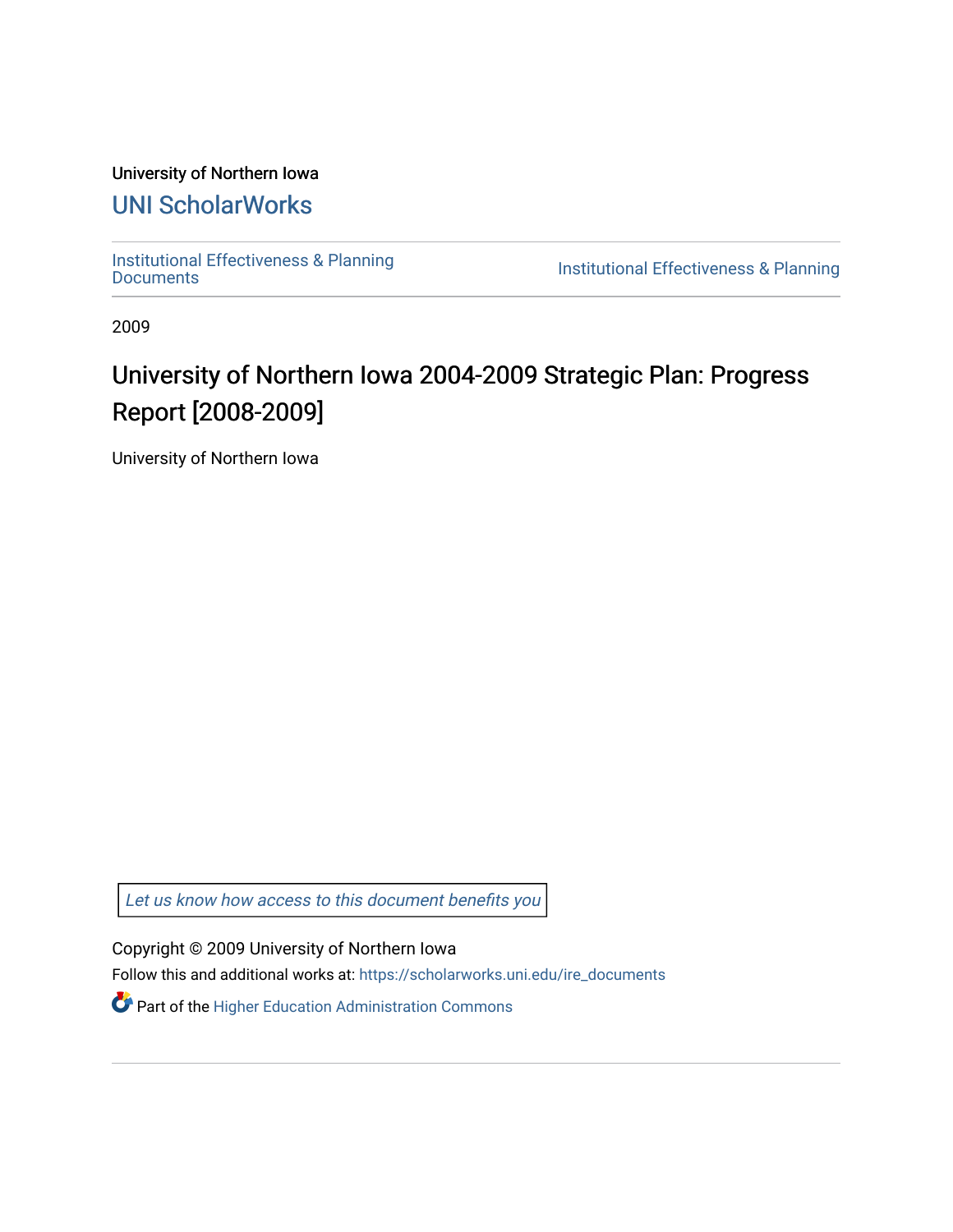#### **UNIVERSITY OF NORTHERN IOWA 2004-2009 STRATEGIC PLAN: PROGRESS REPORT**

# **Values**

The University of Northern Iowa community values:

- Excellence in all its endeavors
- Intellectual vitality
- Intellectual and academic freedom, dialogue and the free exchange of ideas
- Expansive awareness of multiple perspectives characteristic of a global society
- An ethical, caring and diverse community characterized by pluralism and civility
- Personalized learning
- The well being of its students, faculty and staff
- Service to the citizens of the State of Iowa, the nation and the world

# **Vision**

The University of Northern Iowa will be the leader among the nation's finest public comprehensive universities, characterized by a multicultural and inclusive community with high- quality teaching/learning environments and socially responsible contributions to the State of Iowa, the nation, and the world.

#### **Mission Statement**

The University of Northern Iowa is a comprehensive institution dedicated to providing a personalized learning environment, founded on a strong liberal arts curriculum. It is committed to being an intellectually and culturally diverse community. The University focuses both on undergraduate education, and on selected master's, doctoral and other graduate programs. It is characterized by excellence in three areas: teaching and learning; research, scholarship, and creative work; and service. Through its varied endeavors, UNI shares its expertise with, and provides service to, individuals, communities and organizations throughout the state, the nation and the world.

#### **Focused Mission Statement**

The University of Northern Iowa offers a world-class university education, providing personalized experiences and creating a lifetime of opportunities.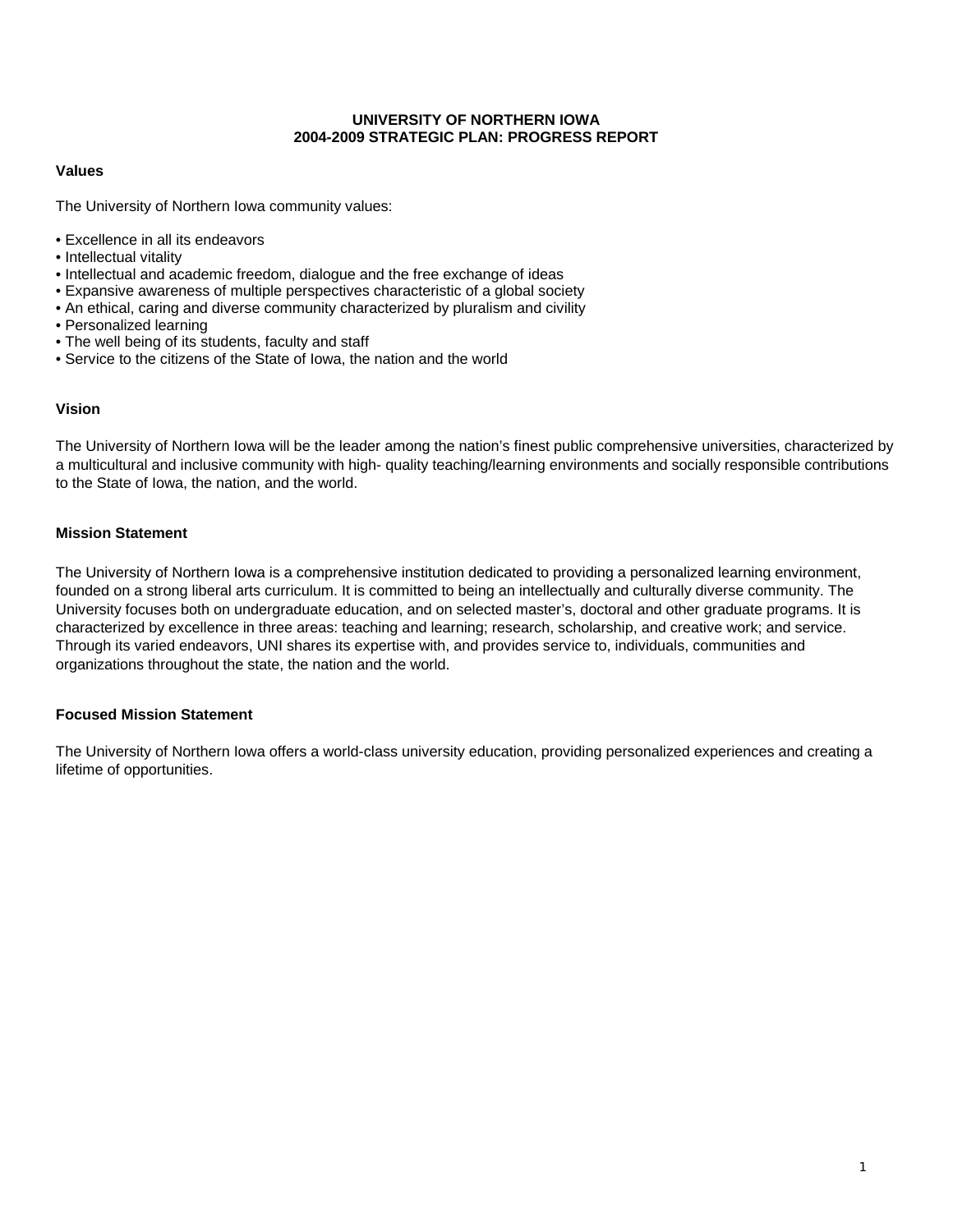# **Goal 1.0**

Provide intellectually challenging and character-building experiences for undergraduate and graduate students in a personalized learning environment.

Objective 1.1: Maintain the excellence in undergraduate and graduate programs that distinguishes the University, and strategically expand programs that attract students.

Objective 1.2: Provide a personalized learning environment that responds to needs, encourages growth, and recognizes achievements of individual students.

Objective 1.3: Increase understanding of and commitment to the role and value of a liberal arts education as the foundation of a university education.

Objective 1.4: Enhance appreciation of, and encourage participation in, co-curricular and extra-curricular activities that cultivate intellect and character.

Objective 1 .5: Broaden and enrich the intellectual and learning experiences of students by increasing the number of U.S. racial and ethnic minority, and international students, faculty, and staff.

Objective 1.6: Provide instruction to students by tenured or tenure track faculty in accord with established performance targets.

Objective 1 .7: Maintain a schedule of class offerings that enables timely academic progress toward a degree.

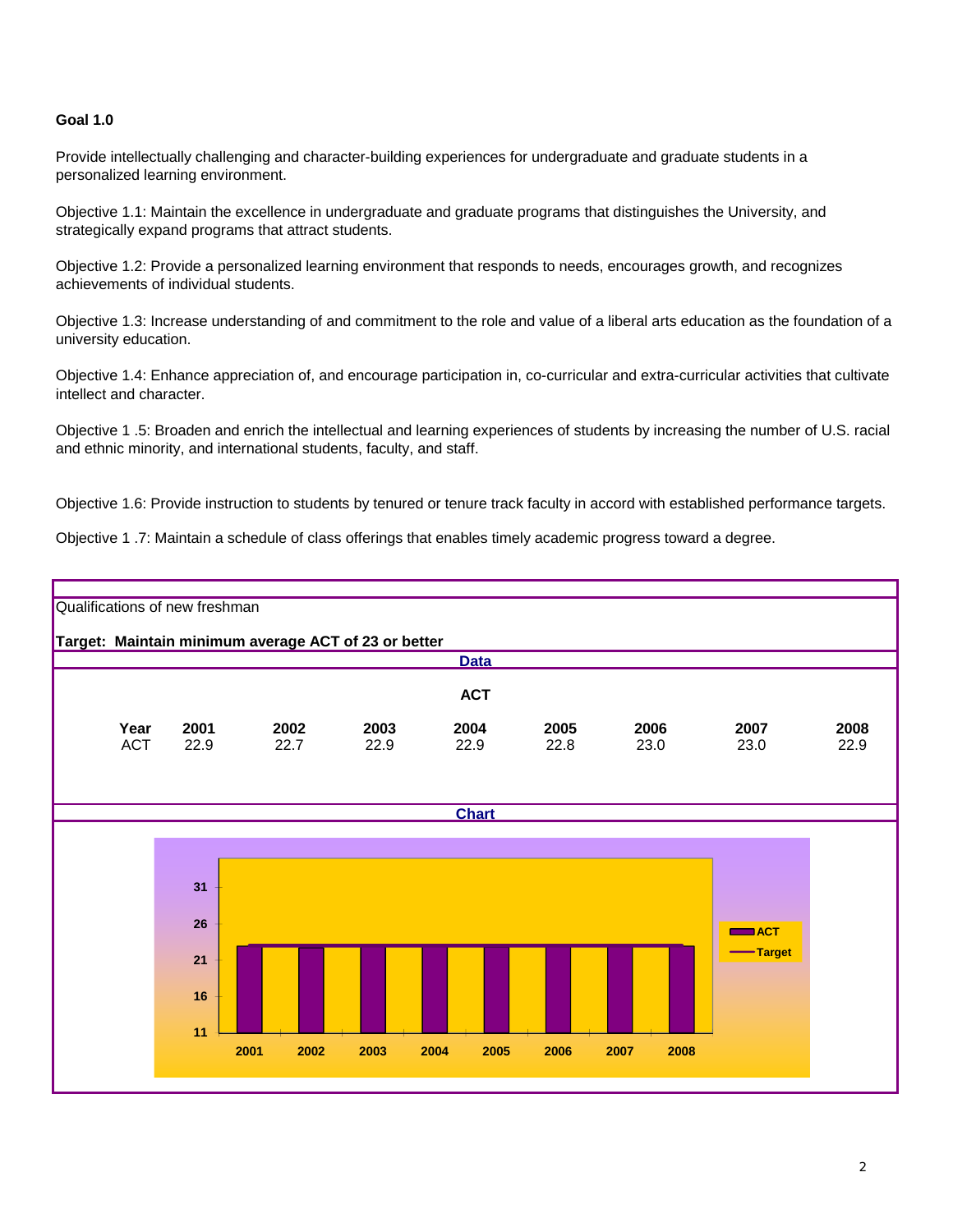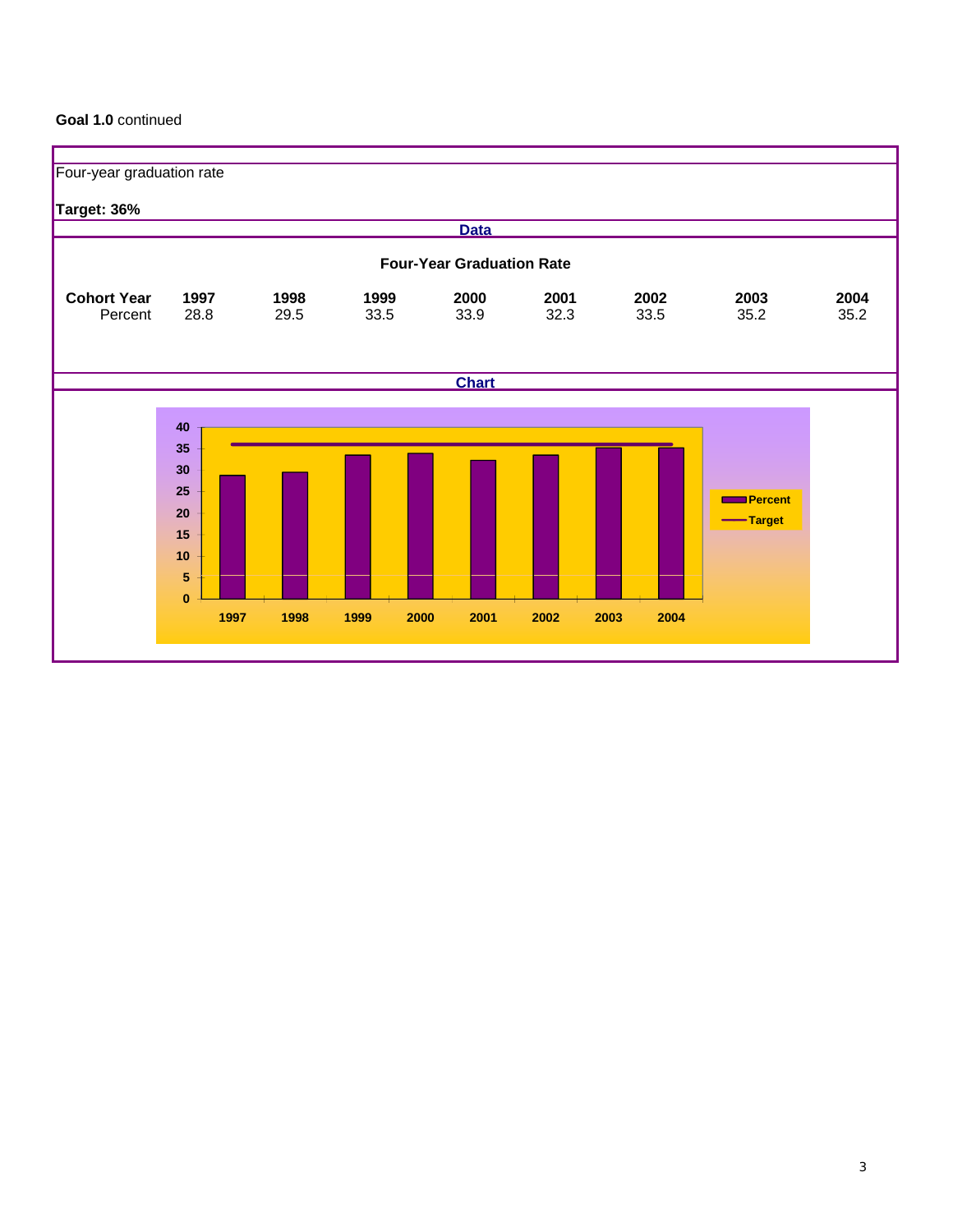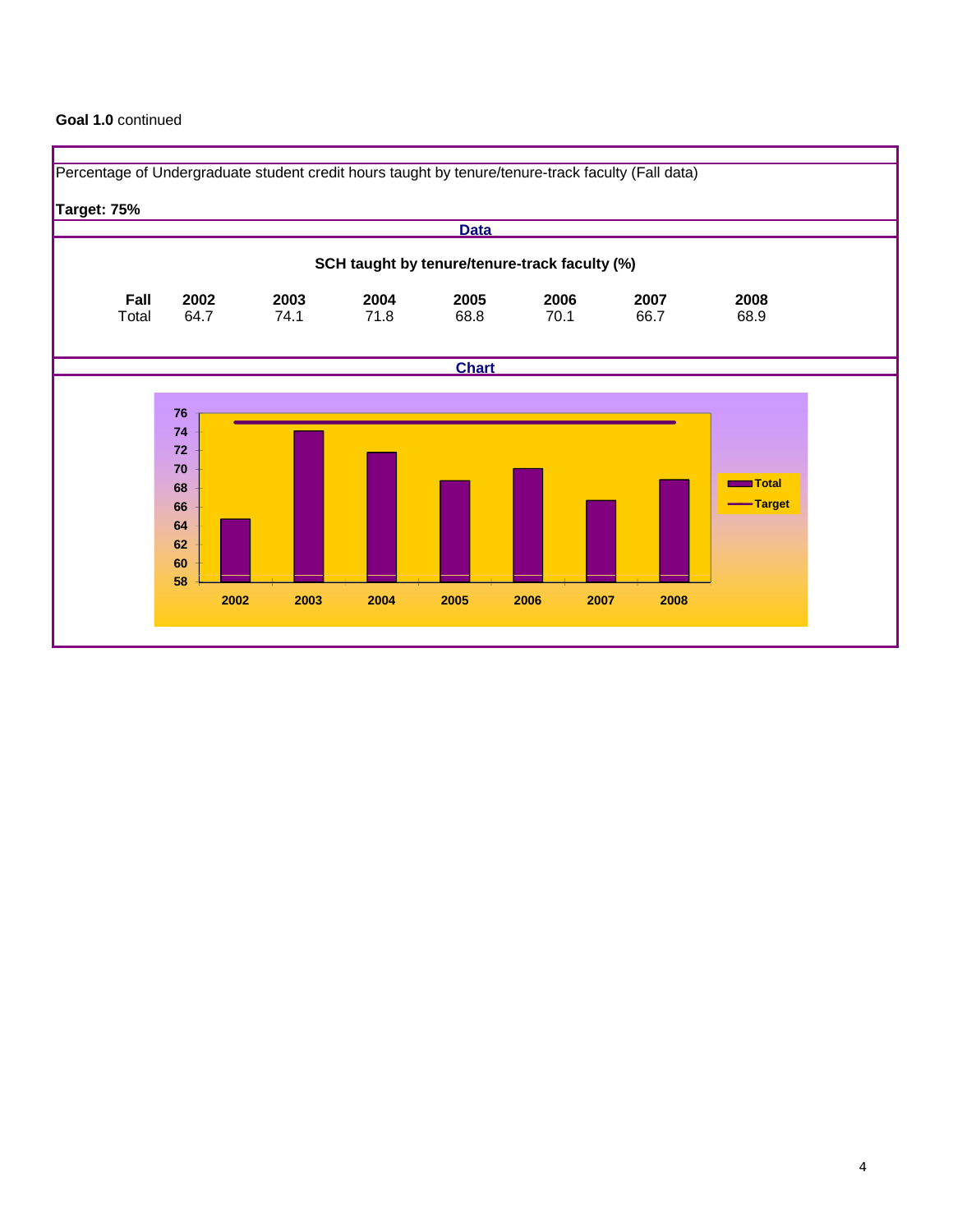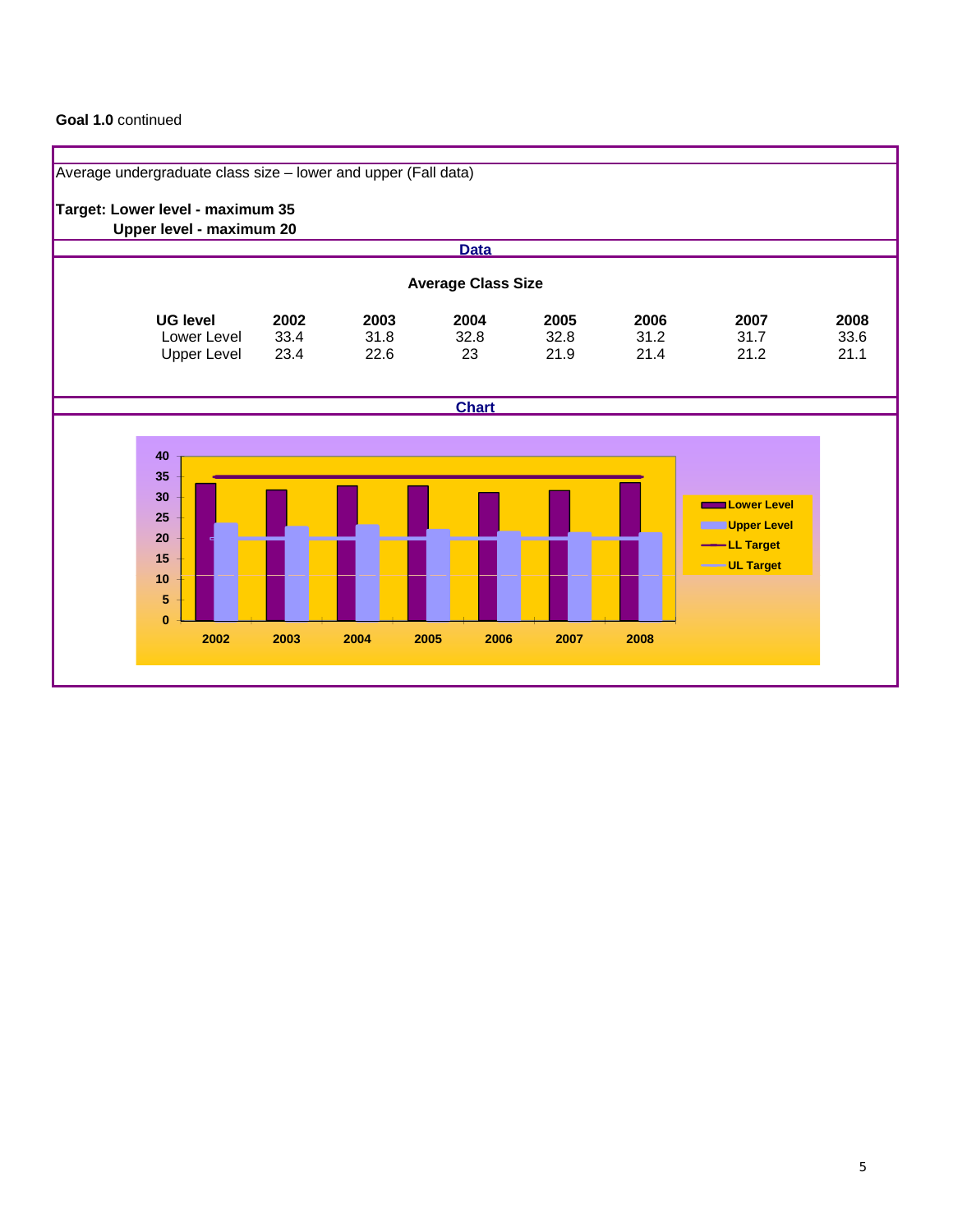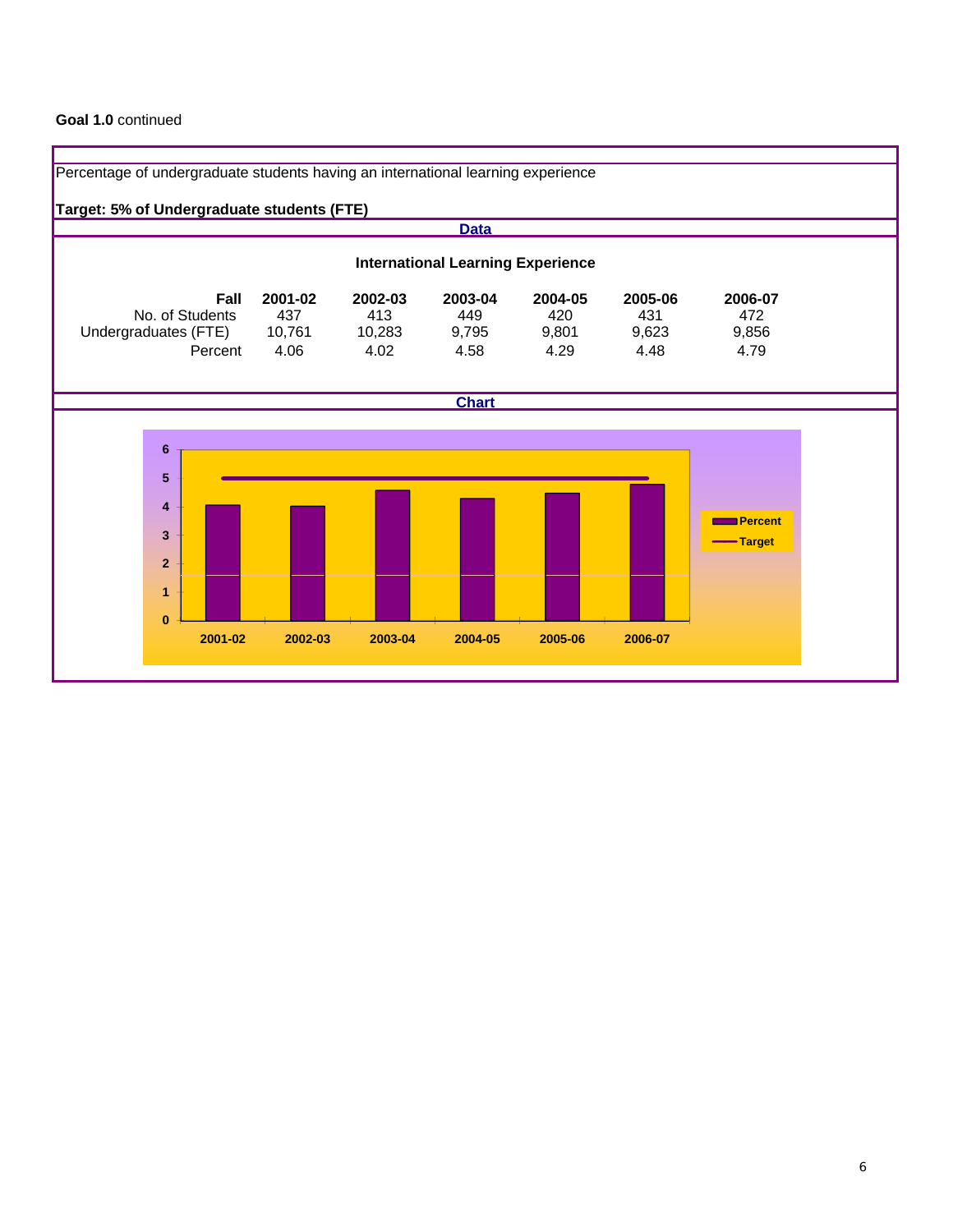# **Goal 2.0**

Maintain a faculty distinguished by their creative and intellectually rigorous teaching and scholarship.

Objective 2.1: Recruit and retain a highly qualified and diverse faculty.

Objective 2.2: Support faculty initiatives to enhance the quality of their teaching.

Objective 2.3: Support and strengthen collaboration among Arts and Sciences, Business, and Education faculty as it pertains to the Liberal Arts core, Teacher Preparation and other university-wide programs.

Objective 2.4: Increase opportunities for faculty to enhance the quality and quantity of their research and creative activity.

Objective 2.5: Increase focus on research and creative activities that provide additional experiential learning opportunities for students.

Objective 2.6: Increase support for seeking external funding.

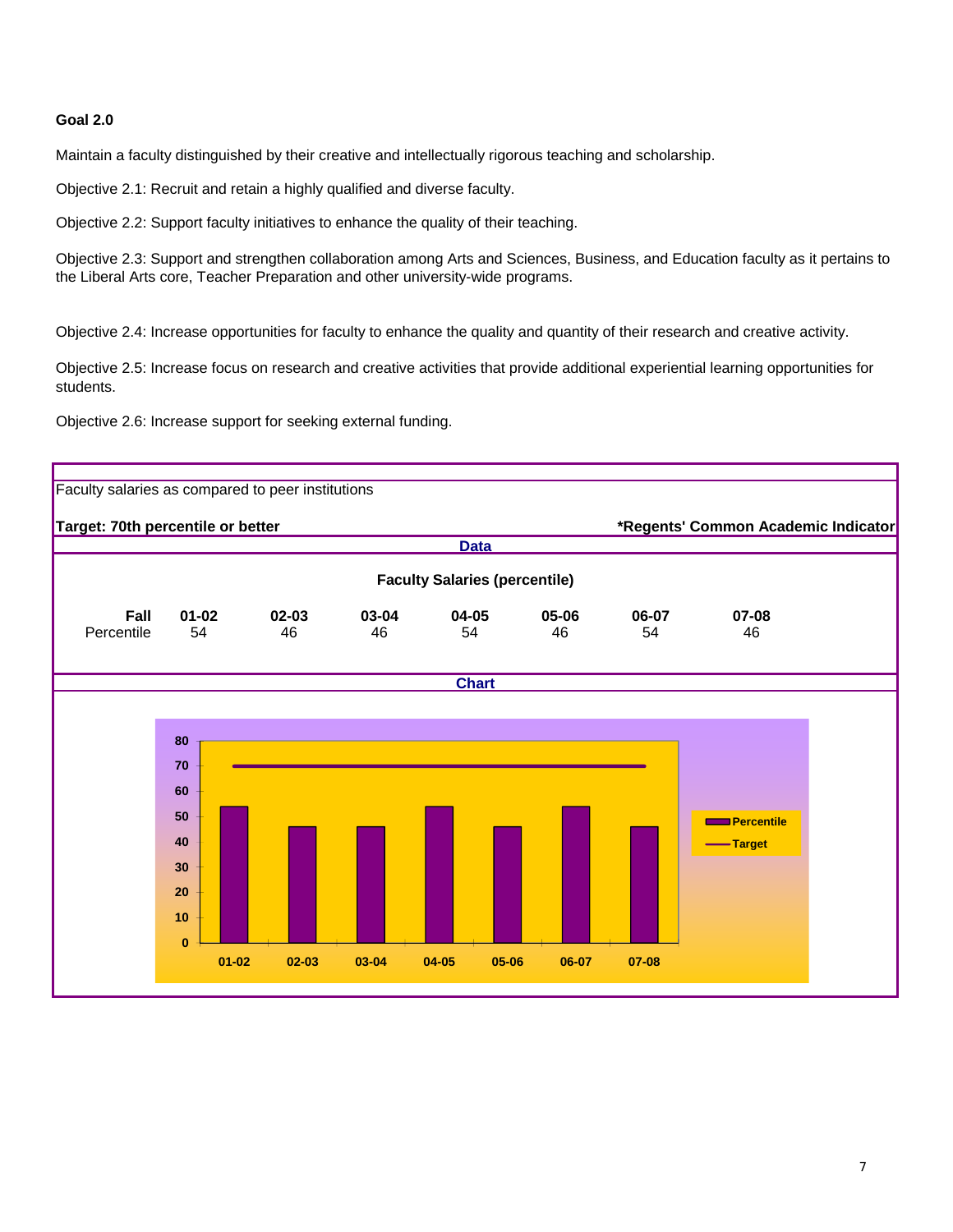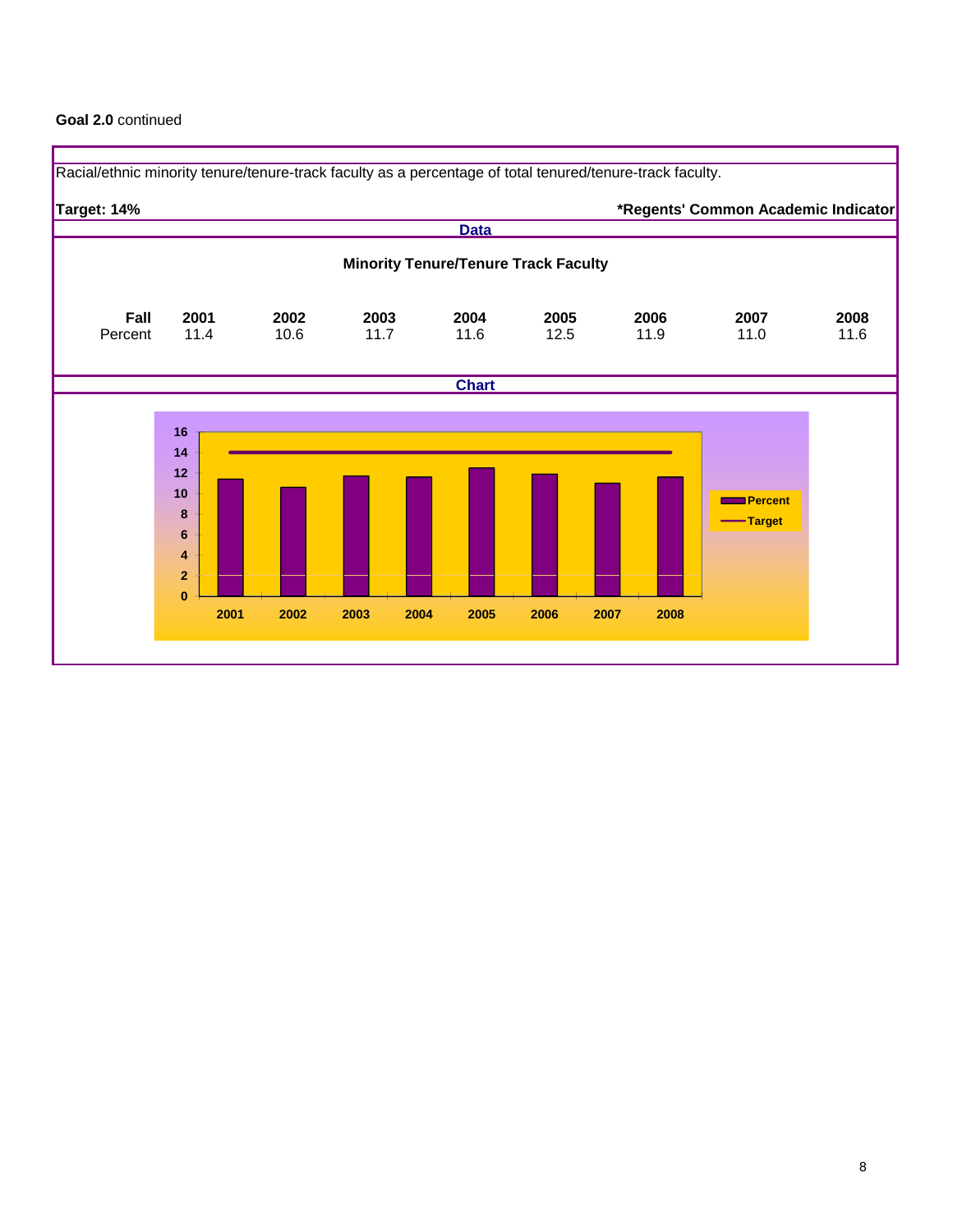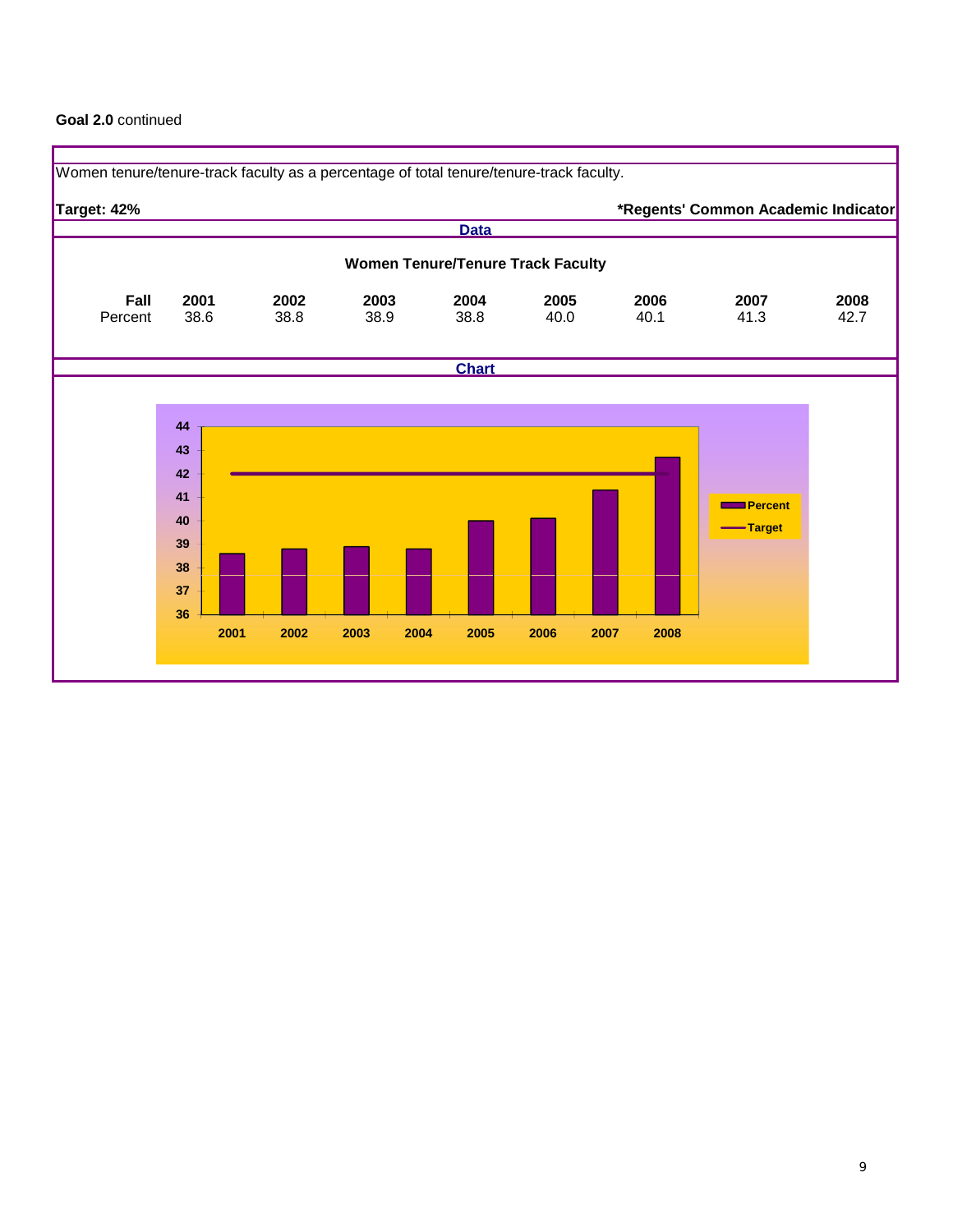# **Goal 3.0**

Focus the involvement of the University in addressing critical local, state, national and global needs.

Objective 3.1: Assess and respond to diverse expectations and needs for UNI programs and services.

Objective 3.2: Develop opportunities for students, faculty and staff to provide services to the greater community as part of their academic, co-curricular and extra curricular activities.

Objective 3.3: Establish strong, mutually beneficial relationships with external constituencies through various initiatives including expanded distance learning and creation of an area of campus dedicated to outreach.

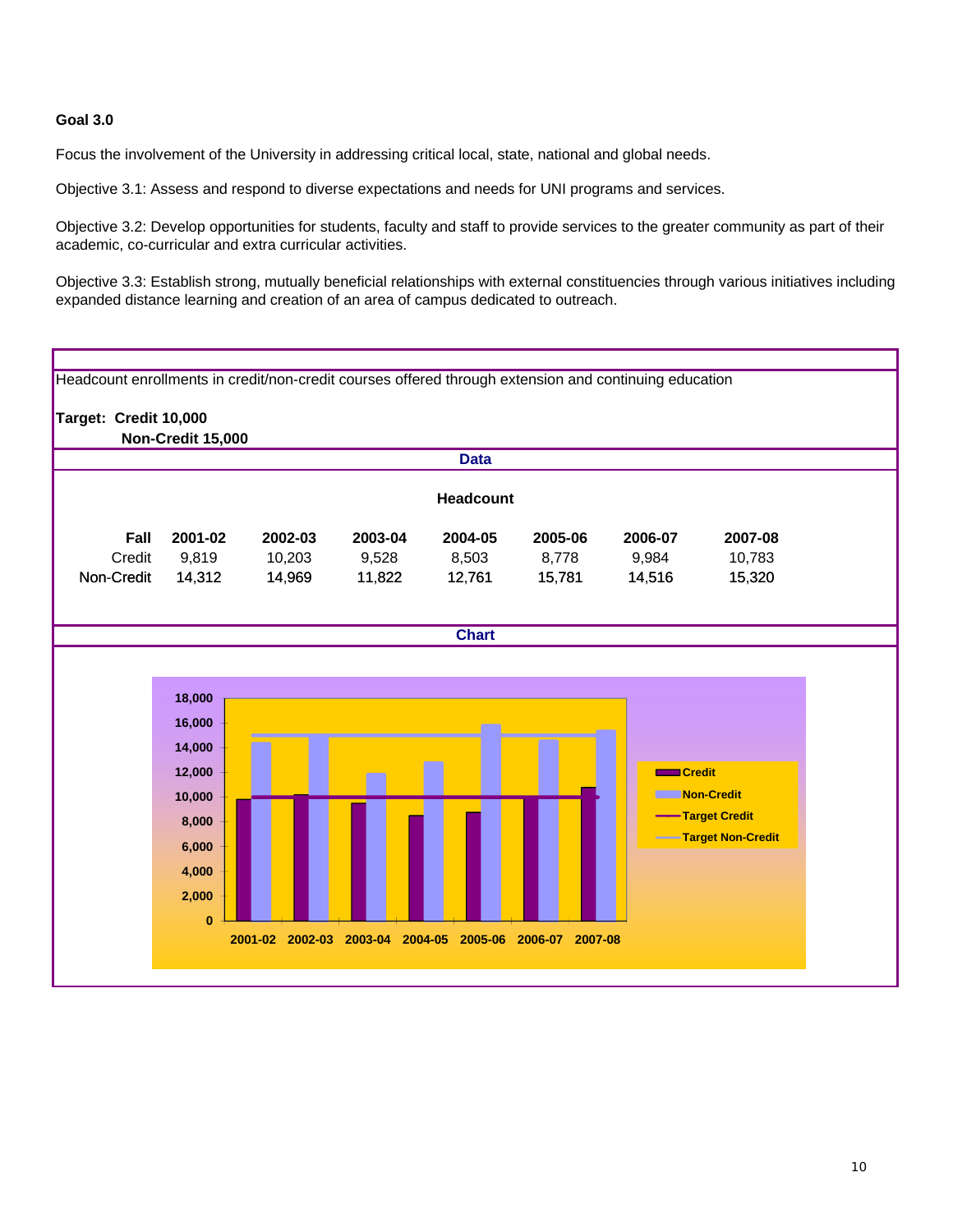# **Goal 4.0**

Promote a University culture characterized by diversity, collegiality, mutual respect, organizational effectiveness, and shared responsibility.

Objective 4.1: Employ recruitment and retention strategies that will increase the number of U.S. racial and ethnic minority, international, and protected class students, faculty, staff, and University officials.

Objective 4.2: Maintain a safe and supportive working and living environment characterized by services and programs that promote individual well-being and organizational effectiveness.

Objective 4.3: Broaden participation in University governance activities by students, faculty, and staff.

Objective 4.4: Enhance opportunities for mentoring and social interaction among all members of the University community.

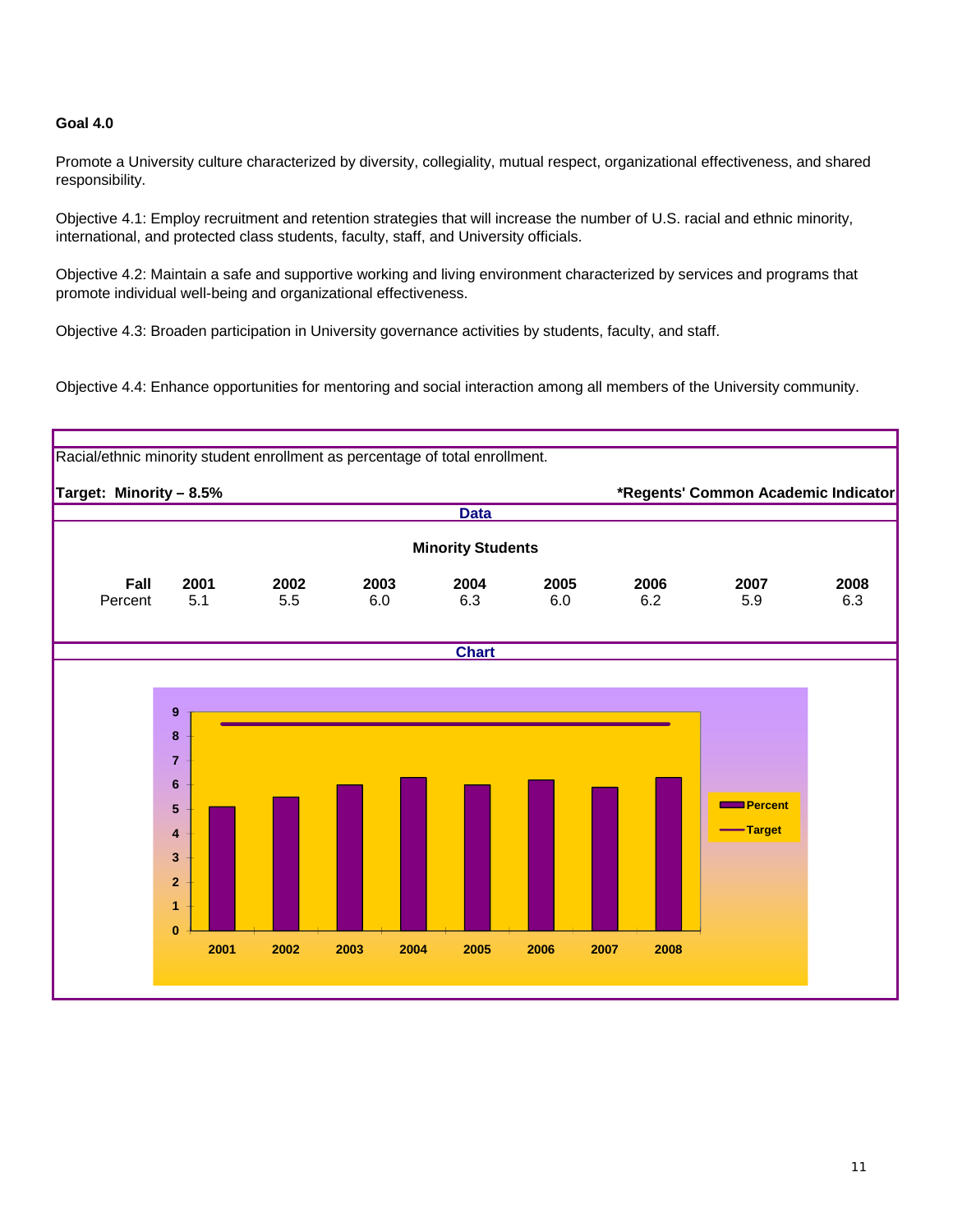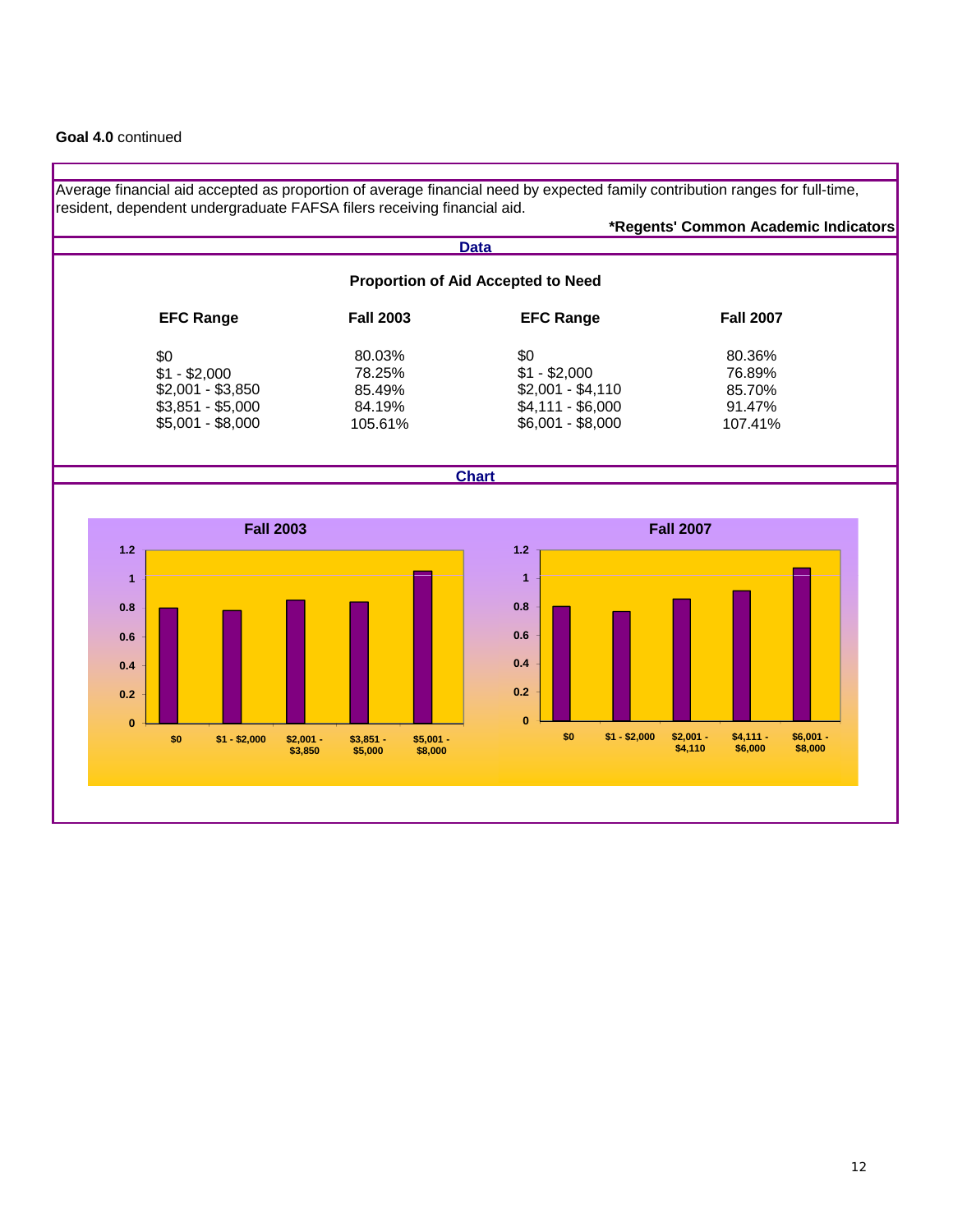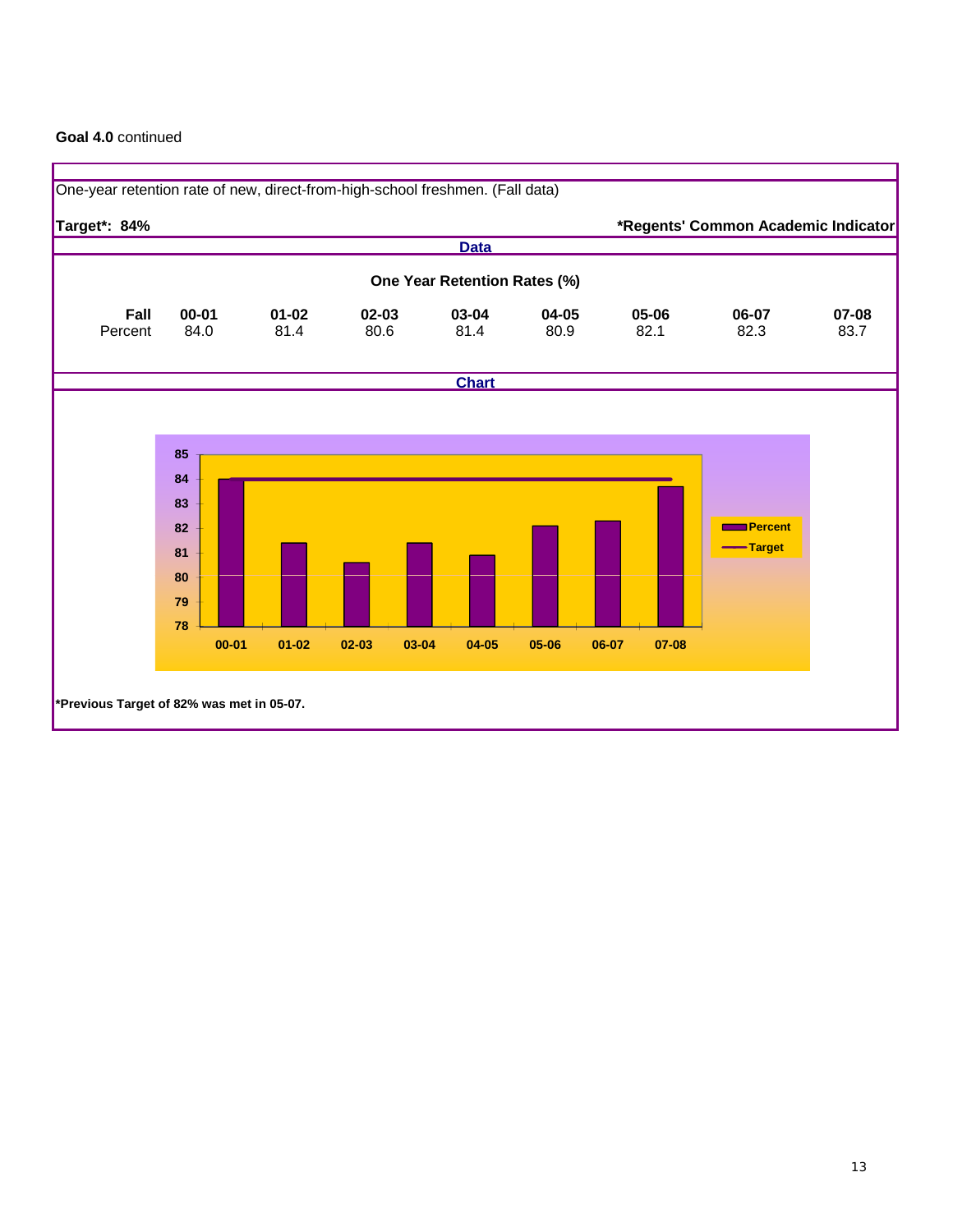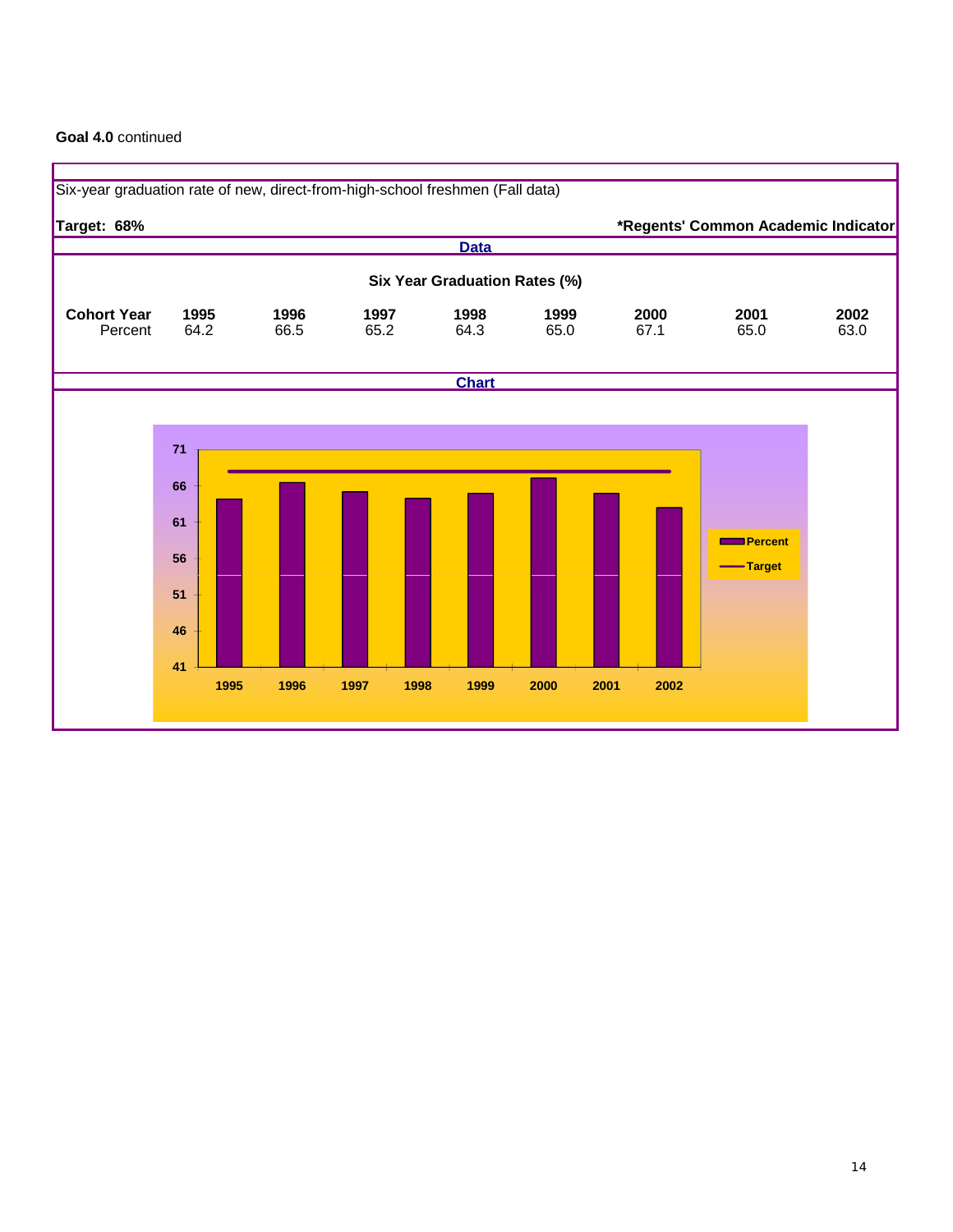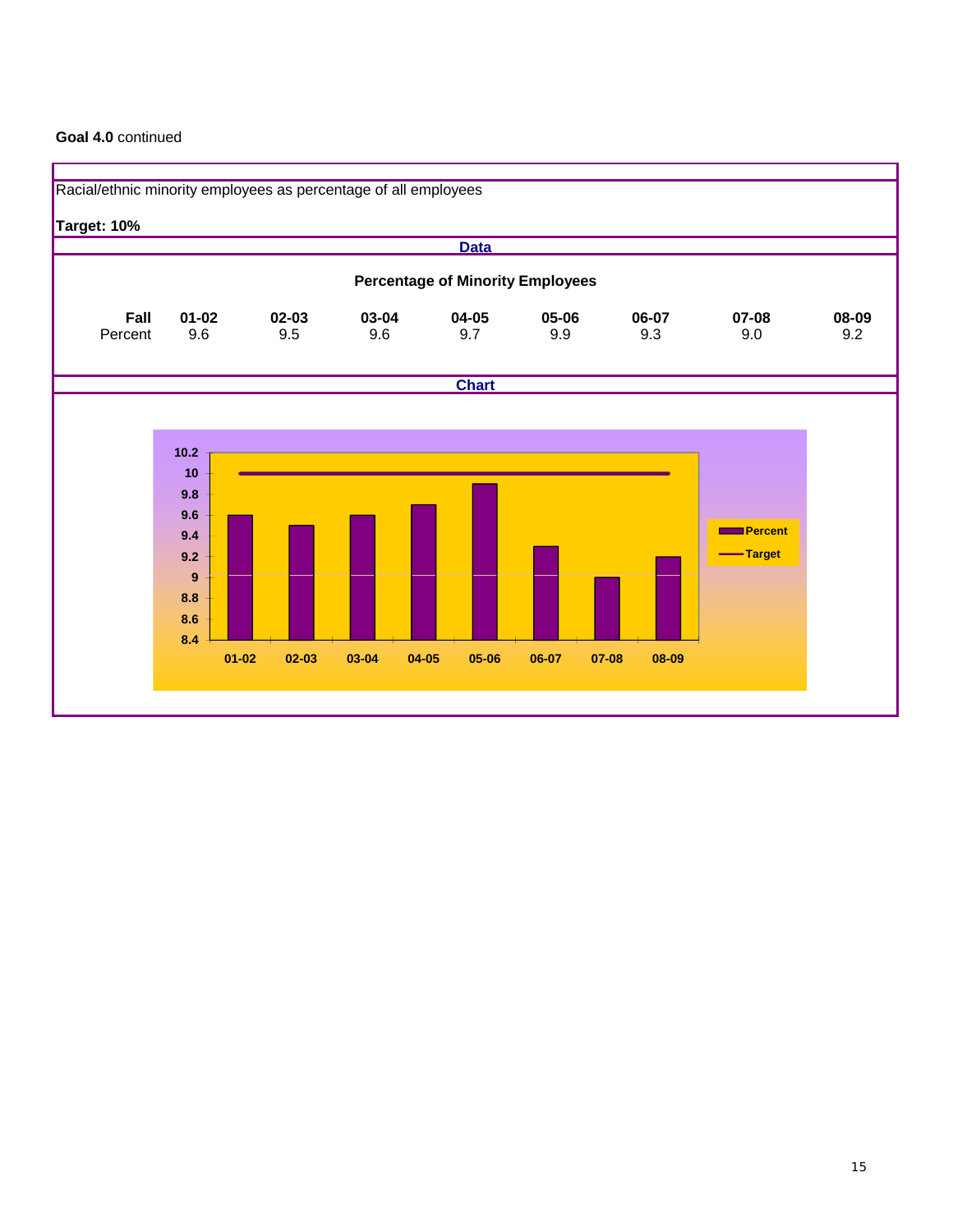## **Goal 5.0**

Provide and maintain appropriate resources including staffing for effective and efficient University operations.

Objective 5.1: Implement budget processes linking allocations to the strategic plan.

Objective 5.2: Develop intellectual resources by providing opportunities for staff and faculty to pursue professional development and to enhance performance.

Objective 5.3: Provide an appropriate array of library, informational resources, and other University collections to support academic and other campus programs.

Objective 5.4: Assess and meet the technology, information and data base systems, and equipment needs of University programs and operations.

Objective 5.5: Upgrade, construct, and maintain buildings, grounds, and equipment in accord with the University's Campus Master Plan.

Objective 5.6: Increase external funding to support programs and services.